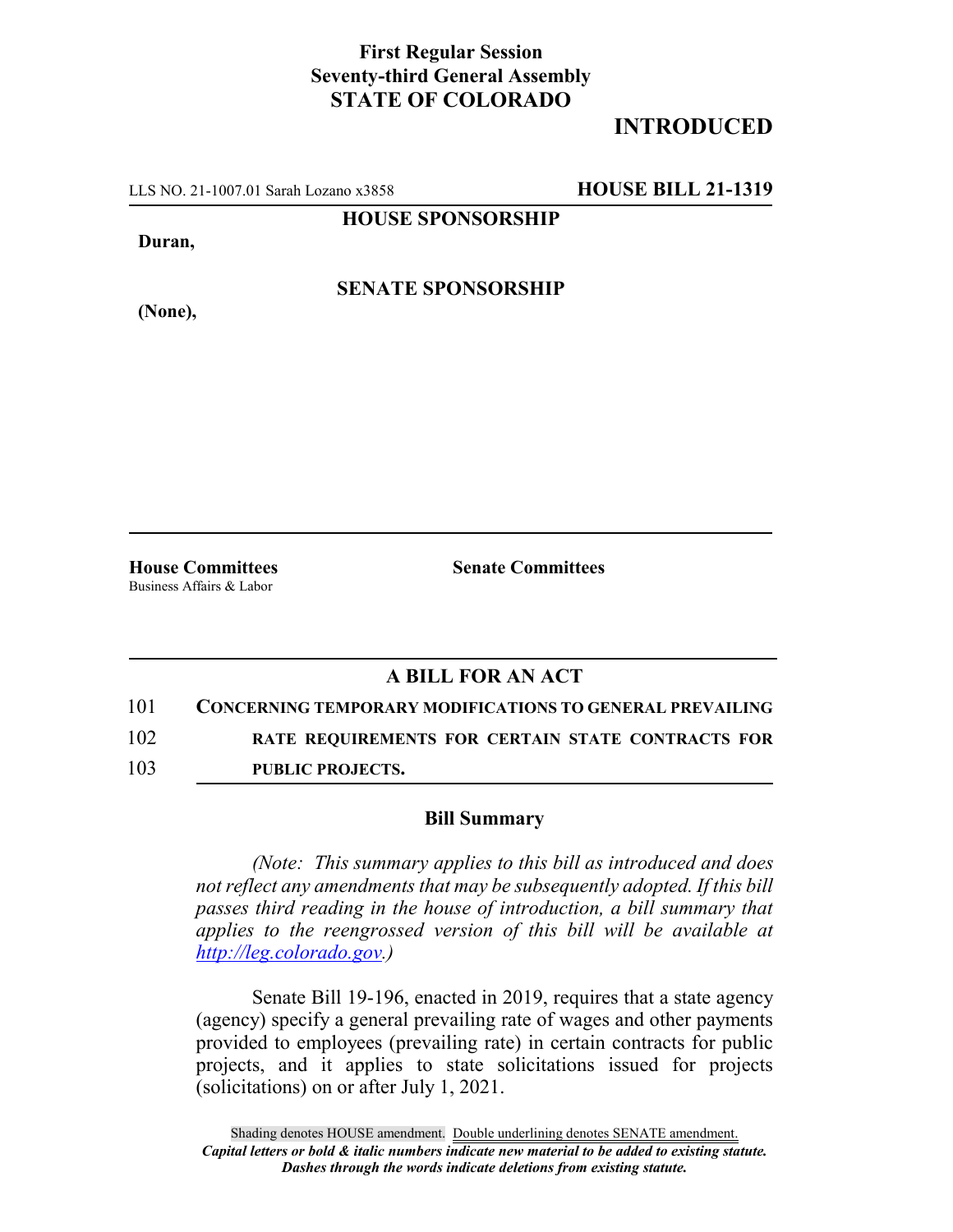For solicitations issued on July 1, 2021, through December 31, 2021, only, the bill requires that the agency obtain the general prevailing rate directly from the United States department of labor. For solicitations issued on or after January 1, 2022, the agency must obtain the general prevailing rate from the director of the Colorado department of personnel and administration (department).

For solicitations issued on July 1, 2021, through December 31, 2021, only, the bill requires that the agency keep a schedule of the prevailing rate on file for the life of the project. Beginning on January 1, 2022, the director of the department is required to keep a schedule of the customary prevailing rate in his or her office.

The bill also permits the department to include only solicitations issued on or after January 1, 2022, rather than solicitations issued on or after July 1, 2021, in its annual reports detailing the amount of apprenticeship training contributions paid.

1 *Be it enacted by the General Assembly of the State of Colorado:*

2 **SECTION 1.** In Colorado Revised Statutes, 24-92-203, **amend**

3 (1); and **add** (1.5) as follows:

 **24-92-203. Prevailing rate of wages and other payments - specifications in solicitations and contract - repeal.** (1) FOR SOLICITATIONS ISSUED FOR PUBLIC PROJECTS ON OR AFTER JANUARY 1, 2022, before awarding any contract for a public project in the amount of five hundred thousand dollars or more, an agency of government shall obtain from the director the general prevailing rate, as determined by the director pursuant to section 24-92-205, of the regular, holiday, and overtime wages paid and the general prevailing payments on behalf of employees to lawful welfare, pension, vacation, apprentice training, and educational funds in the state, for each employee needed to execute the contract for the public project. Payments to the funds must constitute an ordinary business expense deduction for federal income tax purposes by contractors and subcontractors.

17 (1.5) (a) FOR SOLICITATIONS ISSUED FOR PUBLIC PROJECTS ON OR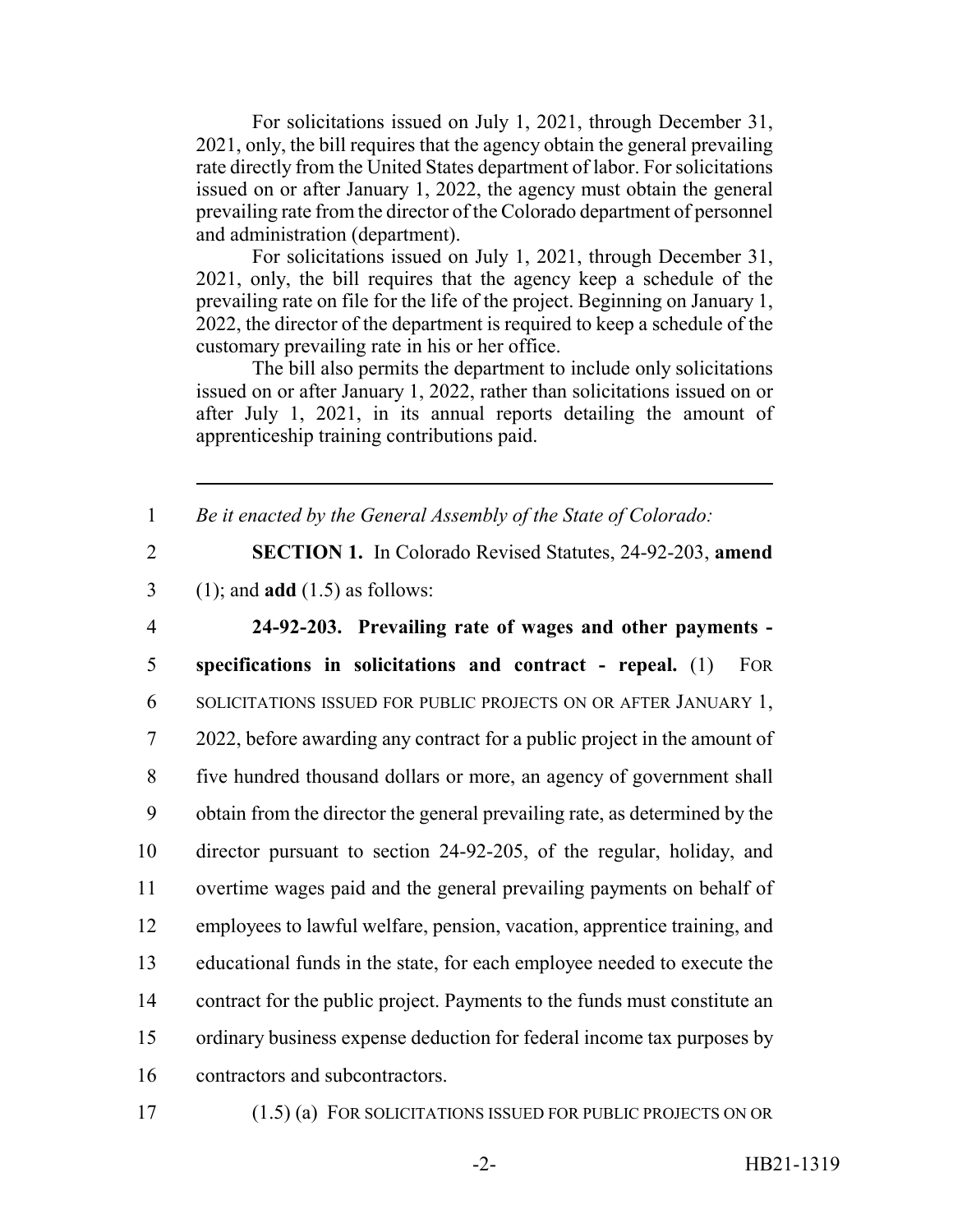AFTER JULY 1, 2021, BUT PRIOR TO JANUARY 1, 2022, BEFORE AWARDING ANY CONTRACT FOR A PUBLIC PROJECT IN THE AMOUNT OF FIVE HUNDRED THOUSAND DOLLARS OR MORE, AN AGENCY OF GOVERNMENT SHALL OBTAIN DIRECTLY FROM THE UNITED STATES DEPARTMENT OF LABOR THE GENERAL PREVAILING RATE OF THE REGULAR, HOLIDAY, AND OVERTIME WAGES PAID AND THE PAYMENTS ON BEHALF OF EMPLOYEES TO THE WELFARE, PENSION, VACATION, APPRENTICE TRAINING, AND EDUCATION FUNDS IN THE STATE FOR EACH EMPLOYEE NEEDED TO EXECUTE THE CONTRACT FOR THE PUBLIC PROJECT.

 (b) THIS SUBSECTION (1.5) IS REPEALED, EFFECTIVE JUNE 30,2025. **SECTION 2.** In Colorado Revised Statutes, 24-92-205, **amend** (1); and **add** (1.5) as follows:

 **24-92-205. Investigation and determination of prevailing wages - filing of schedule - repeal.** (1) In determining the applicable prevailing wage for public projects pursuant to section 24-92-204, the director shall use appropriate wage determinations issued by the United 17 States department of labor in accordance with the "Davis-Bacon Act", 40 U.S.C. sec. 3141, et seq., to establish the prevailing wage rates for the applicable trades or occupation for the geographic locality of the public project. BEGINNING ON JANUARY 1, 2022, the director shall keep a schedule on file in his or her office of the customary prevailing rate of wages and payments made to or on behalf of the employees, which shall be open to public inspection.

 (1.5) (a) FOR SOLICITATIONS ISSUED FOR PUBLIC PROJECTS ON OR AFTER JULY 1, 2021, BUT PRIOR TO JANUARY 1, 2022, THE AGENCY OF GOVERNMENT SHALL KEEP A SCHEDULE ON FILE FOR THE LIFE OF THE PROJECT OF THE CUSTOMARY PREVAILING RATE OF WAGES AND PAYMENTS